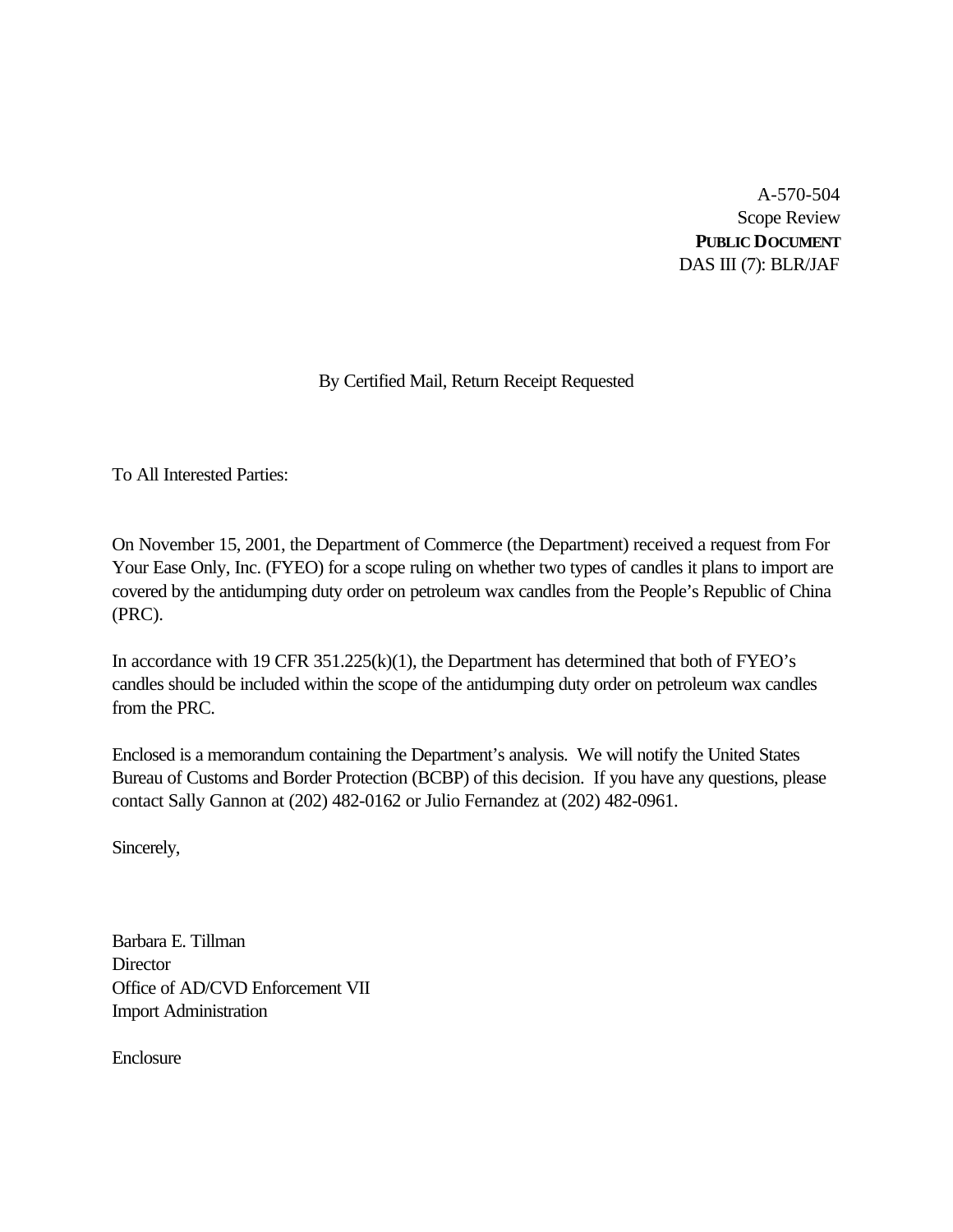A-570-504 Scope Review **PUBLIC DOCUMENT** DAS III (7):BLR/JAF

| <b>MEMORANDUM FOR:</b> | Joseph A. Spetrini<br><b>Deputy Assistant Secretary</b><br>Enforcement Group III                                                                    |
|------------------------|-----------------------------------------------------------------------------------------------------------------------------------------------------|
| FROM:                  | Barbara E. Tillman<br>Director<br>Office of AD/CVD Enforcement VII                                                                                  |
| <b>SUBJECT:</b>        | Final Scope Ruling: Antidumping Duty Order on Petroleum Wax<br>Candles From the People's Republic of China (A-570-504);<br>For Your Ease Only, Inc. |

### **Summary**

On November 15, 2001, the Department of Commerce (the Department) received a request from For Your Ease Only, Inc. (FYEO) for a scope ruling on two types of candles (one floating gel candle and one refill gel tea light candle) to determine if they are covered by the antidumping duty order on petroleum wax candles from the People's Republic of China (PRC). See Antidumping Duty Order: Petroleum Wax Candles from the People's Republic of China, 51 FR 30686 (August 28, 1986) (Order). In accordance with 19 CFR 351.225(k)(1), we recommend that the Department determine that both of FYEO's candles fall within the scope of the antidumping duty order on petroleum wax candles from the PRC.<sup>1</sup>

#### **Background**

<sup>&</sup>lt;sup>1</sup> The Department has developed an internet website that allows interested parties to access prior scope determinations regarding the antidumping duty Order on Petroleum Wax Candles from the People's Republic of China. This website lists all scope determinations from 1991 to the present. It can be accessed at http://ia.ita.doc.gov/download/candles-prc-scope/, and will be updated periodically, to include newly-issued scope determinations.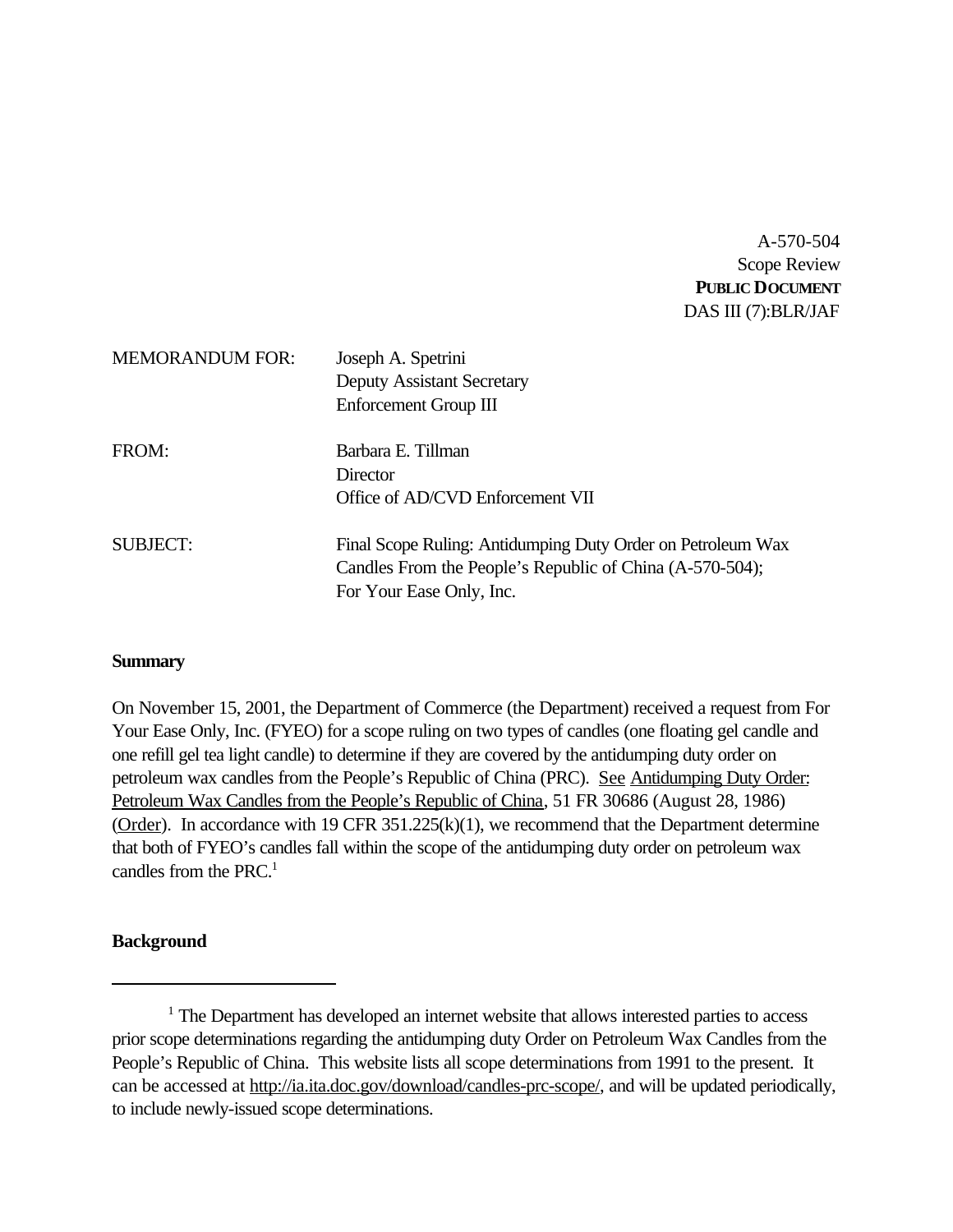FYEO filed its request for a scope ruling in proper form on November 15, 2001. On November 21, 2001, the Department provided FYEO and other companies with pending scope reviews on candles from the PRC an opportunity to submit further relevant information to the Department, where appropriate, and the due dates for pending determinations were extended accordingly. See Memorandum to the File through Sally C. Gannon from Brett L. Royce, Petroleum Wax Candles from the People's Republic of China: Change in Practice Regarding Scope Reviews as a Result of the JCPenney Purchasing Corporation Ruling, (November 21, 2001).

On December 28, 2001, the Department requested that FYEO submit test results (no later than January 25, 2002), obtained from an independent domestic testing facility, regarding the exact percentage of petroleum wax composition of the subject candles. On January 18, 2002, FYEO requested additional time (up to March 29, 2002) to test its candles. On January 29, 2002, the Department granted a partial extension to FYEO (up to February 25, 2002). On February 13, 2002, FYEO submitted test results, which showed that the subject gel candles consisted of ". . . 86% mineral oil and 14% polymers" and that "[t]here is no evidence of any wax additive to the candle material, as established by the tests conducted."<sup>2</sup>

On March 26, 2002, the National Candle Association (NCA), petitioner and an interested party in this proceeding, filed comments on FYEO's request. On April 17, 2002, Russ Berrie and Company, Inc. (Russ Berrie), a United States importer and interested party in this proceeding, submitted a rebuttal to the NCA's comments, in support of FYEO's position, regarding the issue of whether gel candles composed primarily of hydrocarbon mineral oil constitute petroleum wax and are within the scope of the Order. On June 5, 2002, the NCA submitted supplemental comments to its March 26, 2002 submission, and a rebuttal to Russ Berrie's comments, reaffirming its position stated in its November 15, 2002 submission: that gel candles have similar chemical composition and the same range of essential physical characteristics of petroleum wax candles and must be included within the scope of the Order. On June 7, 2002, the NCA submitted corrections to its June 5, 2002 comments.

#### **For Your Ease Only's Scope Request**

According to FYEO, the candles involved in this request are comprised of a colored, transparent, rubbery gel and a wick inside a clear glass circular container, which floats on water. FYEO notes that these candles are sold in a set of six differently colored (red, orange, yellow, green, blue and violet) floating gel candles, six correspondingly colored refill gel tea lights, and three floating flower holder

 $2$  See FYEO's February 13, 2002 submission containing a laboratory report for the testing methodology used to examine FYEO's candles.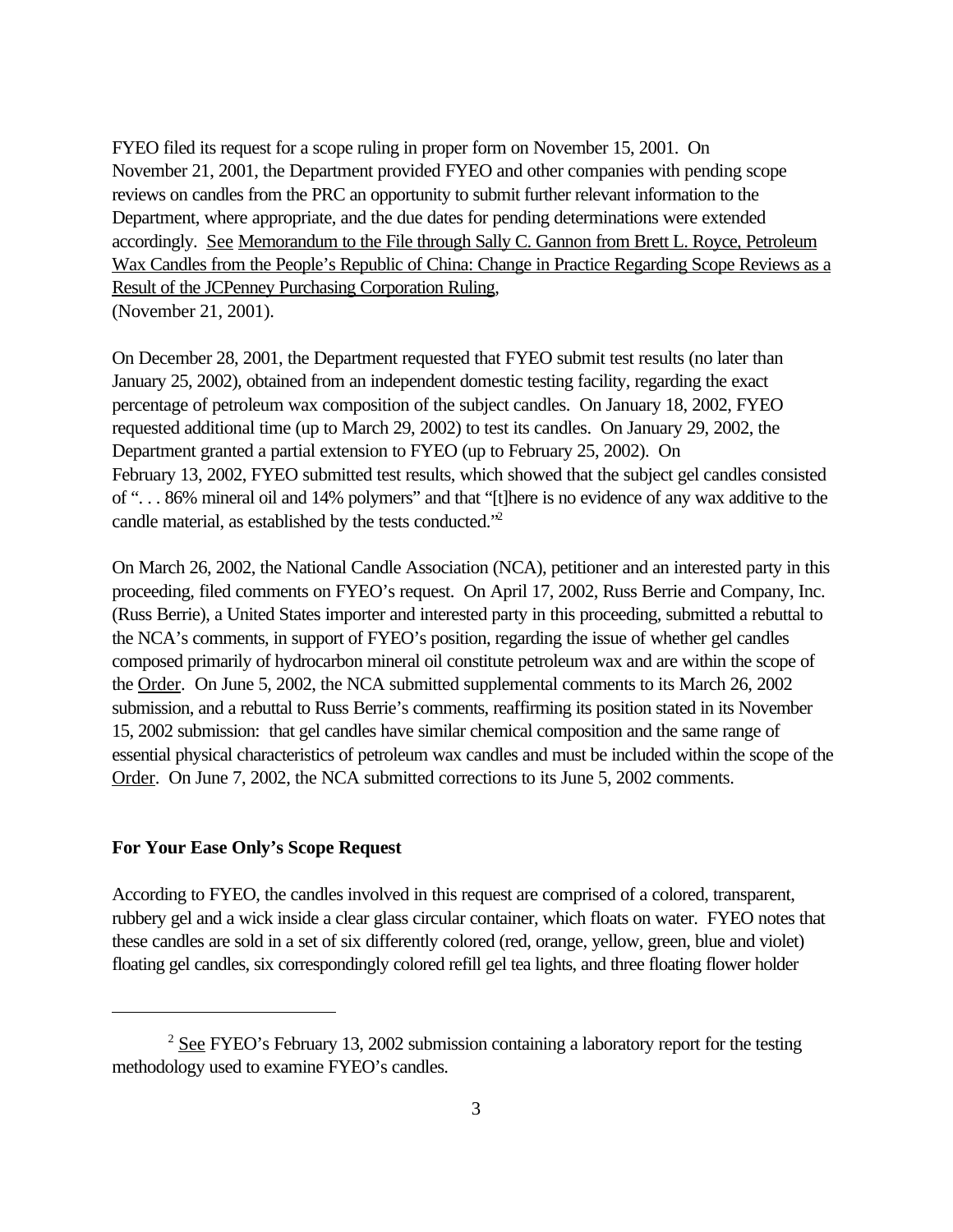rings.

FYEO argues that its candles should not be included within the scope of the Order because they contain no petroleum wax and are not wax-filled containers or petroleum wax-filled containers. In its November 15, 2001 submission, FYEO argues its candles ". . . are produced in China from a gel base which is produced in the United States. . . "<sup>3</sup> Specifically, FYEO argues that its candles are not subject to the scope of the Order because they are not made from petroleum wax, nor are they wax-filled containers, and further notes that the International Trade Commission (the Commission) defined petroleum wax candles as "... those composed of over 50 percent petroleum wax..."<sup>4</sup> Additionally, FYEO also argues that the Department has, in previous rulings, determined that beeswax candles are not included within the scope of the Order, because they are candles that are not comprised of more than 50 percent petroleum wax. In this respect, FYEO argues that candles consisting of ". . . 80% beeswax/20% petroleum wax, and 81% beeswax/19% petroleum wax respectively were not within the scope of the Order."<sup>5</sup> FYEO submitted a sample candle, a sample tea light refill, and a copy of its descriptive brochure, which is enclosed in each candle set.<sup>6</sup> Additionally, FYEO noted in its November 15, 2001 submission, that its candles are classified under subheading 3406.00.00 of the Harmonized Tariff Schedule of the United States (HTSUS).

As part of its February 13, 2002 comments, FYEO provided the Department with test results from an independent testing facility that analyzed FYEO's candles. FYEO argues that the testing methodology employed to examine its candles, the Test for Solid Paraffins (as designated by the United States Pharmacopia Official Monograph for Mineral Oil), ". . . provide[s] irrefutable proof that FYEO's gel candles contain no petroleum wax." Specifically, the test results submitted by FYEO in its February 13, 2002 submission indicate that FYEO's gel candles contain 86 percent mineral oil and do not contain petroleum wax.<sup>7</sup>

#### **The National Candle Association's Comments**

In its comments, the NCA retraces the history of this antidumping duty order, including the import

<sup>3</sup> See FYEO's November 15, 2001 comments at page 3.

<sup>4</sup> Determination of the Commission (Final), USITC Publication 1888, August 1986, at note 5 (Commission Determination).

<sup>5</sup> See FYEO's November 15, 2001 comments at page 5.

<sup>6</sup> See FYEO's November 15, 2001 comments at Exhibit A.

<sup>7</sup> See FYEO's February 13, 2002 comments at page 2.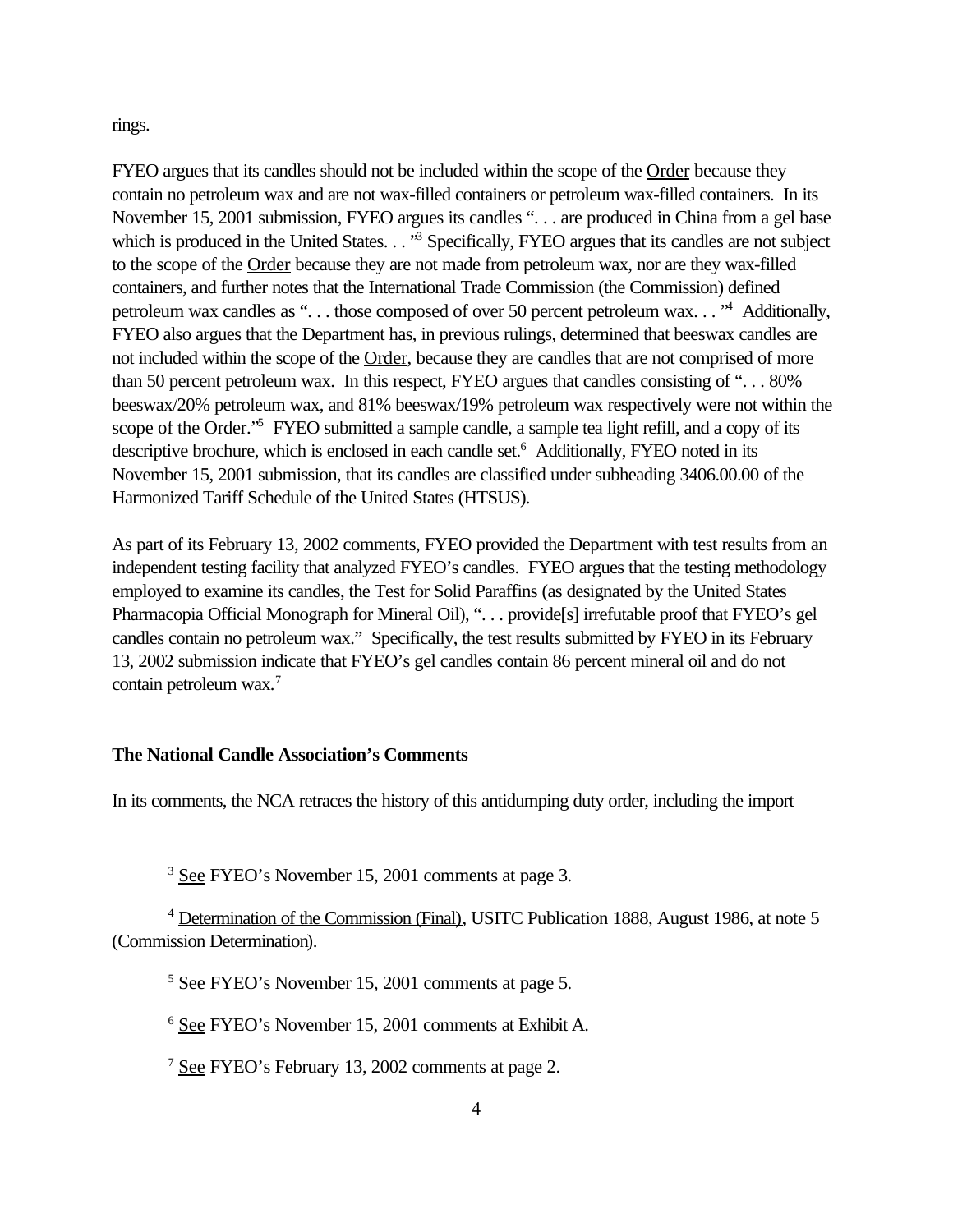surges and resultant injury suffered by domestic manufacturers which prompted the original September 1985 antidumping petition. Petitioner contends that the antidumping statute and antidumping duty orders are remedial in nature and that exceptions to them should be construed as narrowly as possible to preserve the efficacy of the Order. In support of its assertion, petitioner cites a Court of International Trade (CIT) ruling with regard to the novelty exception, that ". . . a candle must be specifically designed for use only in connection with a religious holiday or special event to fall within the novelty candle exception." See Russ Berrie & Co., Inc. v. United States, 57 F. Supp. 2<sup>nd</sup> 1184, 1194 (CIT July, 1999) (Russ Berrie). Thus, petitioner argues that the Department narrowly limited the novelty candle exception to figurine candles, candles shaped in the form of identifiable objects, and candles specifically designed for use only in connection with the holiday season.

The NCA first notes that FYEO's candles are wax-filled containers made in the PRC and, therefore should be included within the scope of the Order. Further, the NCA states that FYEO does not allege that the subject candles contain any designs which would make these candles specifically designed for use only in connection with a holiday, nor are they in the shape of a distinct identifiable object. In addition, the NCA argues that the sole basis for FYEO's claim for exclusion is its allegations that its candles are made from mineral oil. According to the petitioner, the test results submitted by FYEO in its February 13, 2002 submission indicate that the candles consist of 86 percent mineral oil.

Moreover, the NCA claims that the patent for the gel used in FYEO's candles describes the gel candles as being comprised of a "hydrocarbon oil." According to the NCA, both they and the American Standards for Testing Materials (ASTM) consider wax to be a "solid or semi-solid material consisting of a mixture of hydrocarbons or hydrocarbon derivatives, or both."<sup>8</sup> Therefore, the NCA argues that, since FYEO's candles consist of 86 percent hydrocarbon mineral oil, FYEO's candles are wax-filled containers, which are specifically included with the scope of the Order. Moreover, the NCA holds that hydrocarbon mineral oil is a paraffin oil, and paraffin is derived from petroleum. The NCA states that the petroleum wax that is subject to the Order is paraffin wax. Thus, the NCA contends that FYEO's candles are semi-solid paraffin wax candles that are the same or similar to the petroleum wax candles that are subject to the Order.

The NCA believes that the subject carbon mineral oil is derived from a paraffinic crude oil. The NCA maintains that the patent submitted as part of FYEO's November 15, 2001 submission, indicates that the hydrocarbon oil is a white mineral oil, and that white mineral oil is a paraffinic oil. In addition, the NCA refers to a detailed comparative analysis of gel candles and petroleum wax candles that it submitted in the Burlington Toiletries International, Ltd. scope investigation on February 26, 2001.<sup>9</sup>

<sup>8</sup> See NCA's March 26, 2002 comments at page 5 and Exhibit 1.

 $9$  See Id. at Exhibit 2. In that February 26, 2001, submission on the record of the Burlington proceeding, the NCA noted that gel candles are part of the "same continuum" of products derived from this paraffinic crude oil, and that the only difference between the oil molecules in the gel candle and the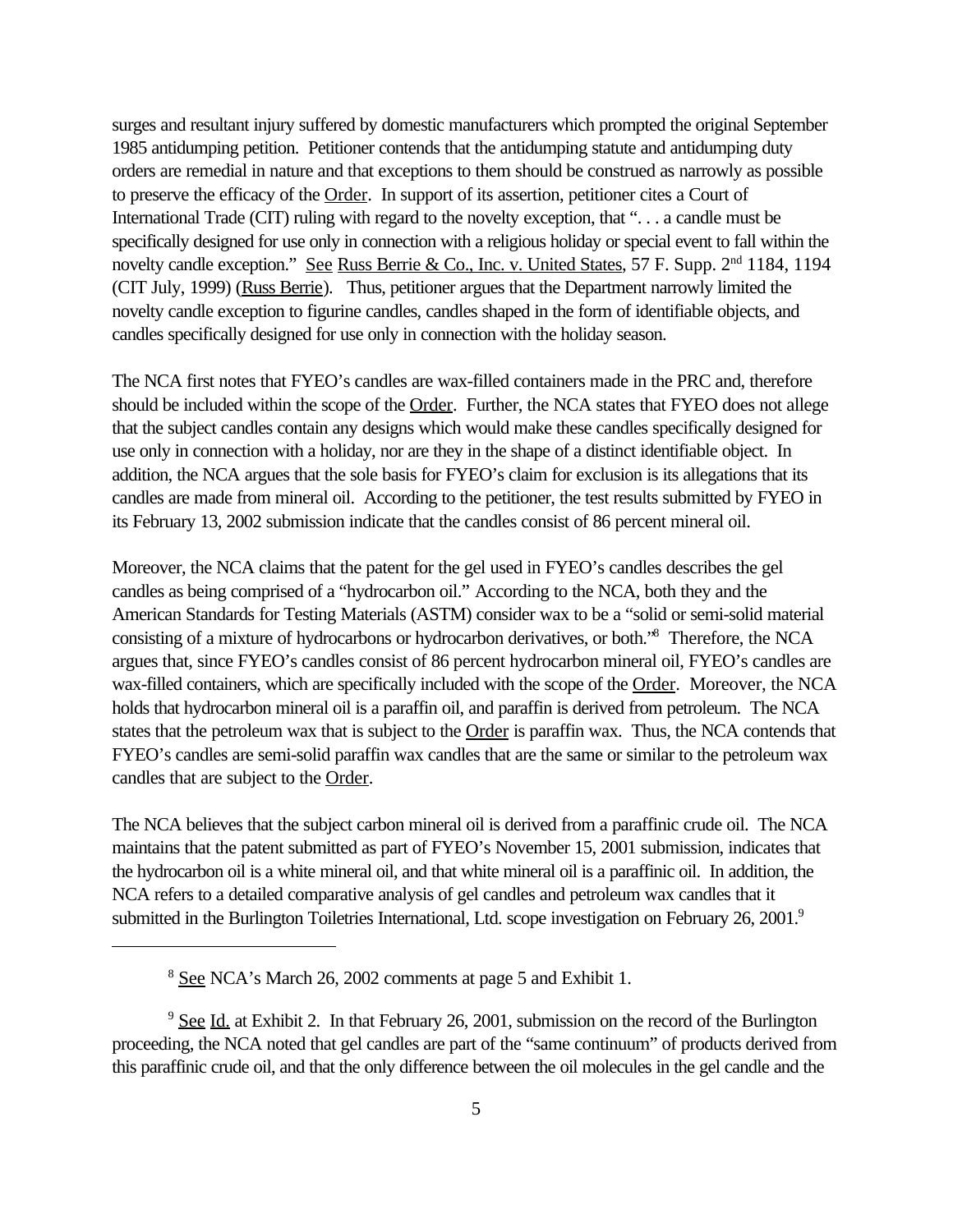The NCA further argues that since the gel used by Burlington is the same gel used by FYEO, the "... detailed comparative analysis of gel candles and petroleum wax candles that was submitted in the Burlington Toiletries International Ltd. scope investigation. . . is specific to FYEO's gel candles as well as Burlington's,"<sup>10</sup> and, additionally, that FYEO's gel candles are semi-solid candles that are the same or similar to the petroleum wax candles that are subject to the Order.

The NCA argues that the Commission "has consistently defined 'like products' as one having the same intrinsic qualities and essential characteristics and uses as the subject imports," citing to Commission Determination, at 4, note 4. Further, the NCA claims that any minor differences in the physical characteristics of FYEO's candles cannot lead to the conclusion that its candles are not like the candles included within the scope of the Order, citing to Final Determination of Sales at Less Than Fair Value: Sulfur Dyes, Including Sulfur Vat Dyes, From the United Kingdom, 58 FR 3253 (January 8, 1993). As such, the NCA contends that FYEO's candles have the same intrinsic qualities and essential characteristics of petroleum wax candles, and, therefore, are like petroleum wax candles. In addition, the NCA holds that FYEO's candles are the same class or kind or merchandise as are the candles subject to the Order, and are covered by the same HTSUS tariff provision. The NCA maintains that all of FYEO's candles fall within the scope of the Order.

The NCA maintains that, in this case, the Department must also consider the factors enumerated in 19 CFR  $\S$  351.225(k)(2) of the regulations:

- 1) the physical characteristics of the merchandise;
- 2) the expectations of the ultimate purchasers;
- 3) the ultimate use of the product;
- 4) the channels of trade in which the product is sold; and
- 5) the manner in which the product is advertised and displayed.

The NCA argues that FYEO's candles compete in the same channels of trade as the candles subject to the Order, and that their sale without the antidumping duty will severely injure the U.S. candle producers. It further notes what it characterizes as the long-standing efforts of candle importers to "expand the 'novelty candle' loophole in the Order through a continuing stream of scope requests, causing the Order on PRC candles to be subjected to over seventy Final Scope Rulings and many

(March 31, 2003) (Burlington Ruling) (emphasis added).

wax molecules in the traditional candles, is in the degree of branching found in the hydrocarbon molecules, themselves. Further, the NCA noted that paraffin wax (linear) and paraffinic oil (isoparaffin or branched paraffin) even share the same chemical formula  $(C_{25}H_{52})$ . See Final Scope Ruling -Antidumping Duty Order on Petroleum Wax Candles From the People's Republic of China (A-570- 504); Burlington Toiletries International, Ltd.

 $10$  See the NCA's March 26, 2002 comments at page 5.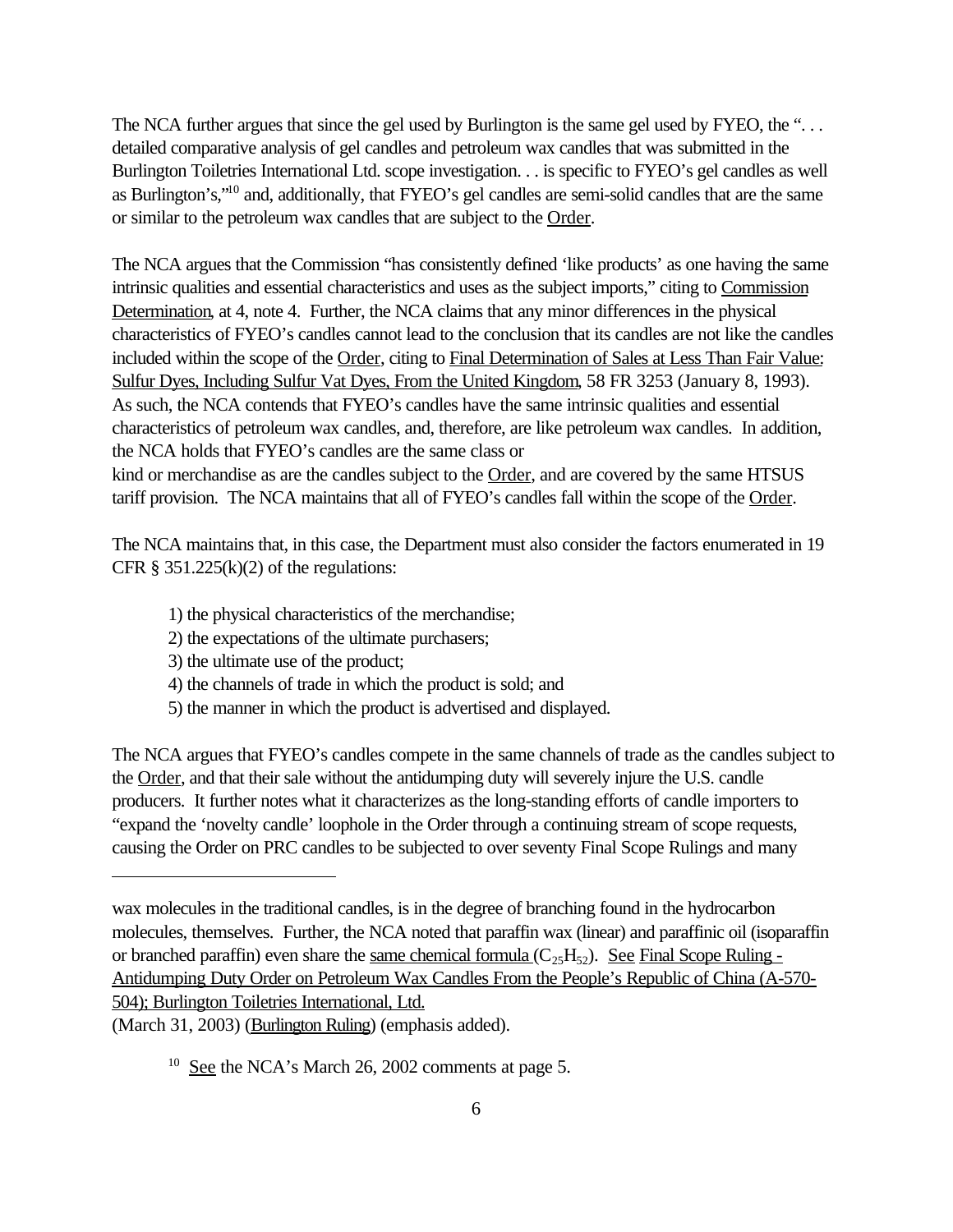more requests." Petitioner maintains that the success of the scope requests in eroding the Order has resulted in geometric increases in the volume of PRC candles coming into the United States. Petitioner concludes by stating that FYEO is now asking the Department to narrow the scope of the Order so that it excludes everyday candles, claiming that they are novelty candles, and that the Department does not have such legal authority.

#### **Russ Berrie's Comments**

In response to the NCA's numerous comments submitted with respect to FYEO's request for a scope ruling, Russ Berrie first argues that the NCA's petition and the Department's scope of the investigation both specified candle made from "petroleum wax." Russ Berrie also argues that while the Department "... has inherent authority to define the scope of an antidumping duty order...," the Department "... does not have authority to alter, amend, or expand the scope of an antidumping duty order."<sup>11</sup> Russ Berrie further argues that the Department ". . . commences its scope review when the description of the merchandise contained in the petition, the initial investigation, and the determinations of the Secretary and the Commission are examined to determined whether the merchandise is within the class or kind of merchandise described in the antidumping order."<sup>12</sup> Based on this, Russ Berrie asserts, sufficient information exists with respect to FYEO's candles for the Department to make a determination without initiating a formal scope inquiry in accordance with 19 C.F.R. § 351.225(e).

According to Russ Berrie, it is clear, therefore, that "petroleum wax" candles have always been the only type of candles targeted by the antidumping order. Russ Berrie argues that to expand the scope of the order to include gel candles primarily composed of hydrocarbon mineral oil should not be allowed. Russ Berrie contends that had the NCA intended to include candles made from materials other than petroleum wax in its petition, it would have included language to describe those other material characteristics. Russ Berrie maintains that the critical issue here is that the Department, in issuing its antidumping order, clearly precluded candles that are not made from petroleum wax. Given that the gel candles at issue do not contain any petroleum wax, Russ Berrie argues that they are prima facie outside the scope of the antidumping duty order. Since the description of the gel candles is dispositive in this case, Russ Berrie contends that the Department should end the scope review without opening a formal inquiry and considering the additional criteria specified under 19 C.F.R. § 351.225(k)(2).

Russ Berrie further argues that the hydrocarbon oil in FYEO's gel candles is derived from a complicated petrochemical process which results in products that are free from any petroleum wax.

<sup>&</sup>lt;sup>11</sup> See Russ Berrie & Company, Inc. v. United States, 57 F. Supp. 2d 1192-93 (CIT 1993) (citing to Koyo Seiko Co., Ltd v. United States, 834 F. Supp. 1401, 1402 (CIT 1993) and UST, Inc. v. United States, 9 CIT 352 (1985)).

<sup>12</sup> See Russ Berrie's April 17, 2002 comments at page 2.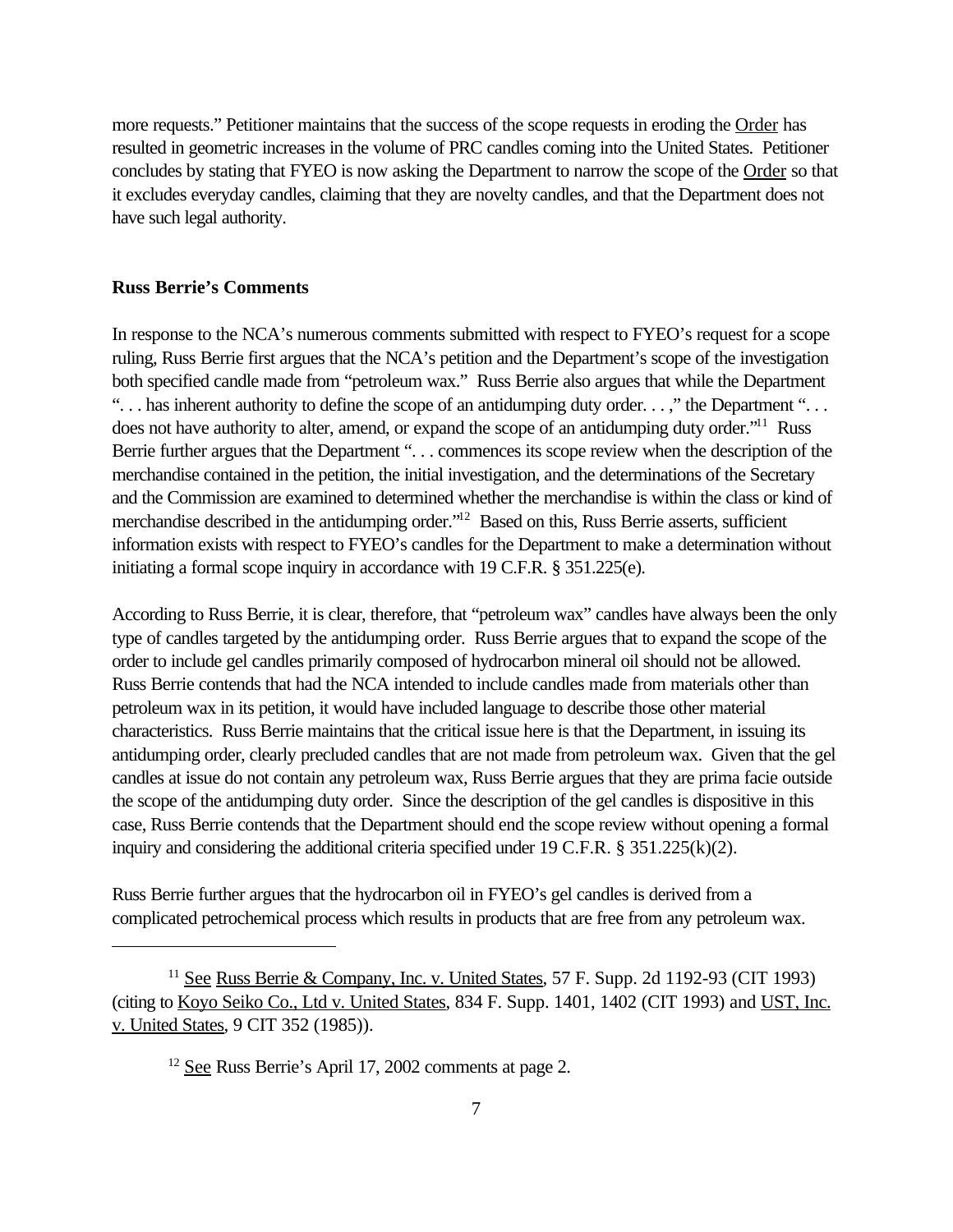Russ Berrie asserts that, although the primary constituents of candles made of this gel and candles from petroleum wax originate from raw petroleum, they are different products, with different properties, created through a different processing technique. According to Russ Berrie, there is no hydrocarbon mineral oil in petroleum wax, and no petroleum wax in hydrocarbon mineral oil, or in the gel candles at issue. In addition, Russ Berrie states that the molecular weight of these two products is substantially different (400 to 600 daltons in petroleum wax versus 200-400 daltons for mineral oil).<sup>13</sup> Further, Russ Berrie claims that the molecular weight of mineral oil means that it is a liquid at room temperature, whereas petroleum wax is a solid. Russ Berrie adds that the addition of gelling agents to the mineral oil turns it into a gel.

Russ Berrie claims that the NCA's assertion in its comments dated March 26, 2002, that "FYEO's candles are semi-solid paraffin wax" is inaccurate. Russ Berrie argues that, according to the *Materials Handbook* (1971, *Tenth Edition*), pages 580 & 581, paraffin wax and paraffin oil are separate and distinct products. Therefore, Russ Berrie holds that the refining process which separates the petroleum distillate into two different products, paraffin oil and paraffin wax, certifies that candles made from paraffin oil do not contain any paraffin wax. In fact, Russ Berrie argues, FYEO's gel candles do not contain any "wax" at all. Russ Berrie claims that, contrary to the NCA's opinion, which considers wax to include "semi-solid" material, *The Condensed Chemical Dictionary* (1971, *Eight Edition*), page 936, defines "wax," as being "solid at room temperature." Russ Berrie holds that the term "gel" is defined by the same source (page 412) as: "[a] colloid in which the disperse phase has combined with the continuous phase to produce a viscous , jelly-like product [a liquid]." Moreover, Russ Berrie claims that since gel candles are made of a viscous and flowing jelly-like substance which is encapsulated by a somewhat thicker jelly "coating," these candles are not solid. Thus, Russ Berrie believes that this gel is precluded from consideration as a wax of any sort.

Furthermore, Russ Berrie maintains that the Department's investigation which outlined the particular form or shape petroleum wax candles often take i.e., pillars, votives, or various wax-filled containers, is not relevant to this issue, since the gel candles here simply do not qualify as petroleum wax candles. Russ Berrie respectfully requests that a determination be made in accordance with FYEO's position that the subject gel candles should be excluded from the antidumping duty order on petroleum wax candles from the PRC.

#### **NCA's Rebuttal Comments**

In its June 5, 2002 comments, the NCA reaffirms its assertion that FYEO's gel candles "... have similar chemical composition and the same range of essential physical characteristics of petroleum wax

<sup>&</sup>lt;sup>13</sup> A dalton is a unit of mass equal to one-half the mass of the most abundant isotope of carbon, carbon 12, which is assigned a mass of 12. See search results at www.dictionary.com for dalton.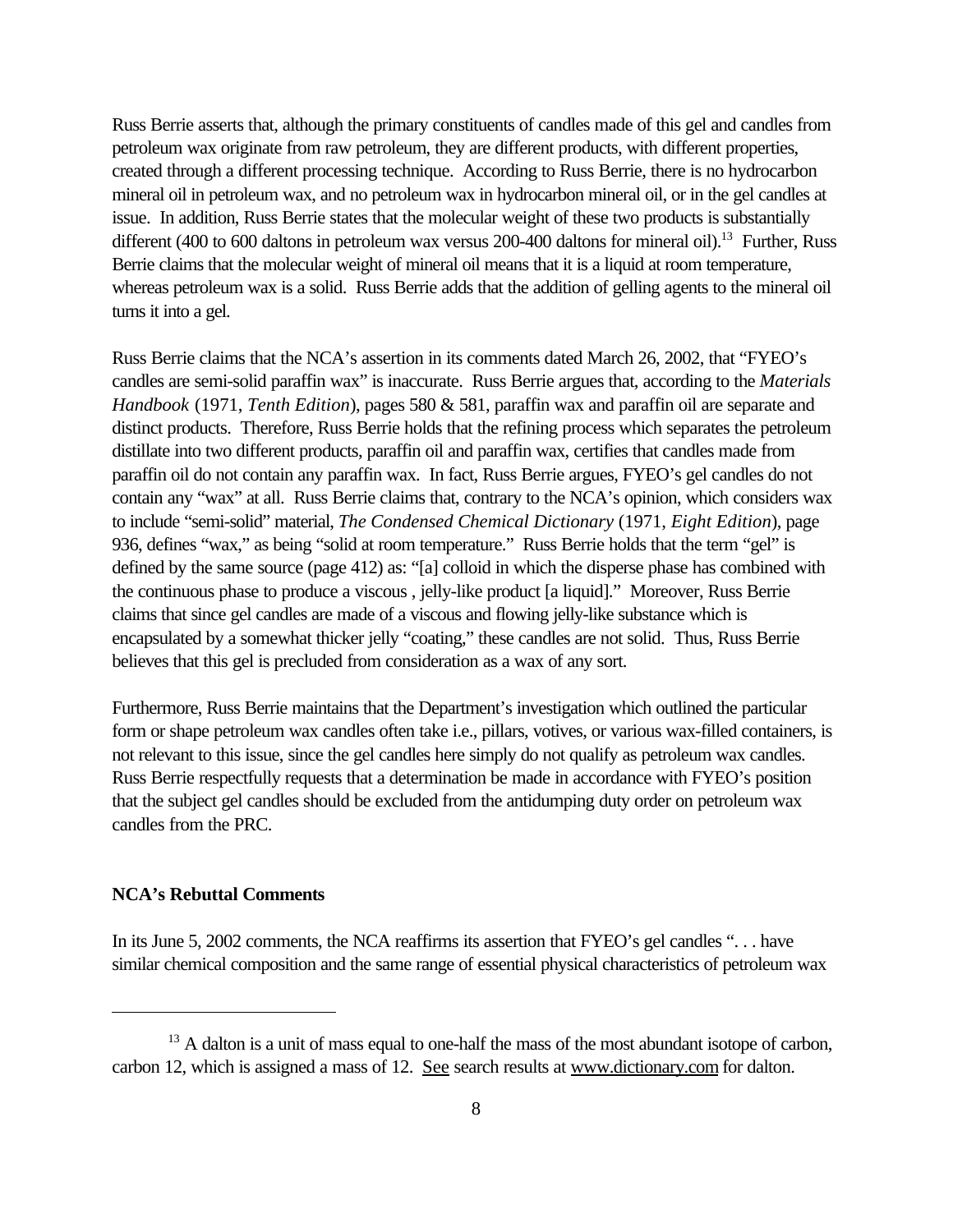candles and must be included within the scope of the antidumping order. . . "<sup>14</sup> Additionally, the NCA defends its position that any minor differences between FYEO's gel

candles and those covered by the Order ". . . cannot lead to the conclusion that its candles are not like the candles covered by the Order."<sup>15</sup>

The NCA also argues that the Department has previously made clear that products developed after the antidumping petition and investigation cannot be specifically excluded from the scope of a formal investigation.<sup>16</sup> Contrary to Russ Berrie's claim, the NCA argues that it is not attempting to broaden the scope of the Order, but rather is objecting to narrowing the scope of the Order as it claims FYEO is attempting to do. According to the NCA, the ITC stated in its report that ". . . the requirement to be 'like' the imported article should not be interpreted in such a narrow fashion as to permit minor differences in physical characteristics or uses to lead to the conclusion that the product and article are not 'like' each other..."<sup>17</sup>

The NCA contends that Russ Berrie tries to distinguish petroleum wax candles from gel candles based on the process used to substantially transform the mineral oil into a gel candle. The NCA insists that the process used is irrelevant. According to the NCA, this is not the derivation of the gel candle, nor the process used to make it, but whether the gel candle has the same intrinsic qualities and essential characteristics and uses as the subject imports.

The NCA states that Russ Berrie claims that the gel candles do not contain any petroleum wax. The NCA contends that a certain amount of wax would be expected in these candles, citing to a memorandum by its expert, attached to its June 5, 2002 comments.<sup>18</sup> Furthermore, the NCA reiterates that it and the ASTM consider wax to be a "solid or semi-solid material consisting of a mixture of hydrocarbons or hydrocarbon derivatives, or both." See ASTM Standard Guide. The NCA maintains that gel candles would be considered a semi-solid material and, therefore, a wax under industry standards.

 $15$  See Id. at page 2.

<sup>16</sup> See Id. at page 2, citing to Television Receiving Sets, Monochrome and Color, Final Scope Ruling; 56 FR 66841 (December 26, 1991) in support of its assertion.

 $17$  See Id. at page 4.

<sup>18</sup> See NCA's June 5, 2002 comments at Exhibit 1.

<sup>&</sup>lt;sup>14</sup> See NCA's June 5, 2002 comments at page 1.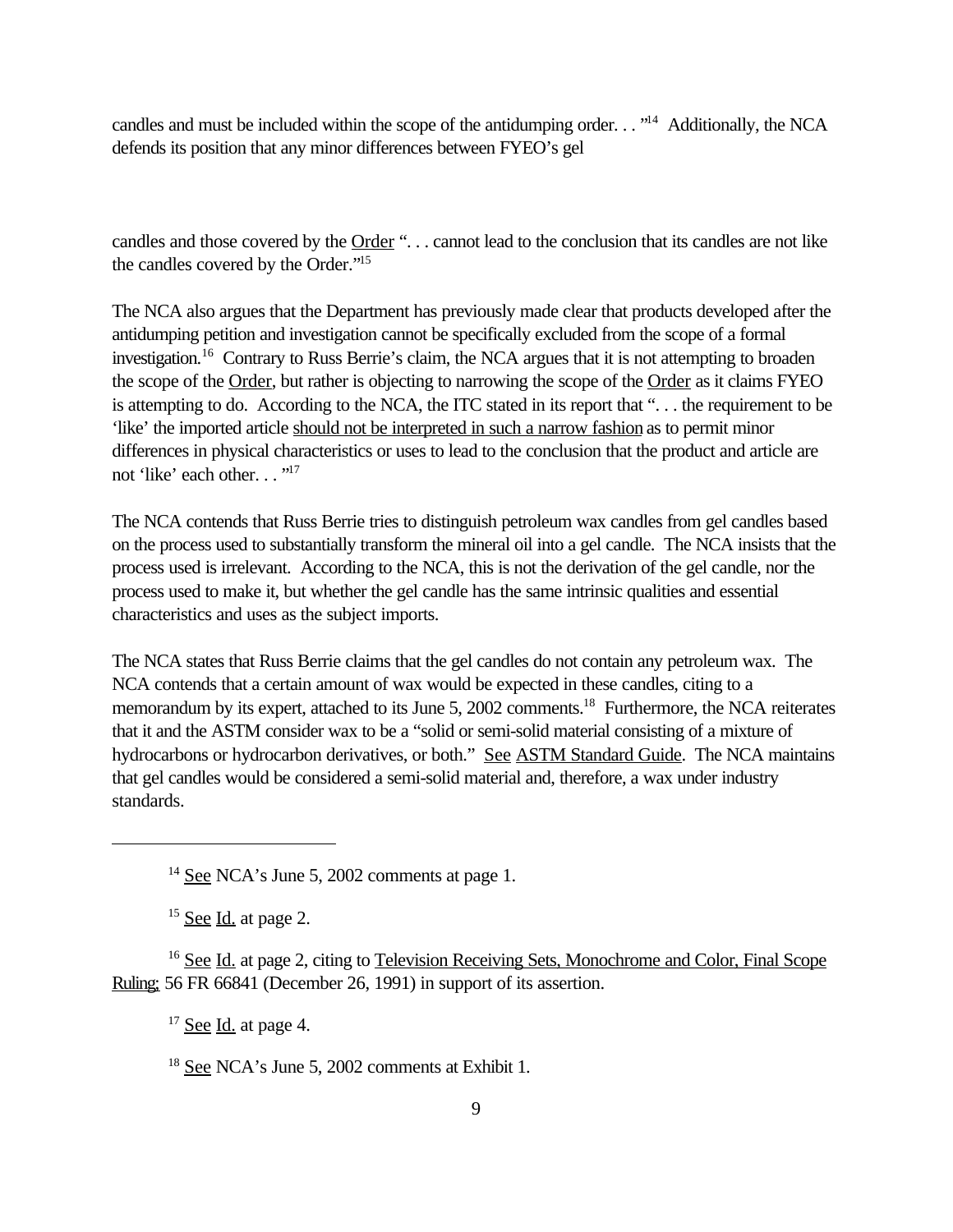The NCA disagrees with Russ Berrie's contention that the considerations of physical characteristics under 19 C.F.R. § 351.225(k)(1) are dispositive and that the Department should not open a formal inquiry and consider the additional criteria under subparagraph (k)(2). According to the NCA, with the attempt by FYEO to open a huge hole in the Order and the disagreement over physical characteristics, the Department should investigate the additional criteria under subparagraph (k)(2).

Further, according to the NCA, the Department's reference to candles composed of 50 percent petroleum wax can only apply to candles that are over 50 percent beeswax. The NCA claims that the 50 percent rule was based upon the ITC's beeswax exclusion. Thus, the NCA argues, it does not apply to other waxes that were not excluded and have the same intrinsic qualities and physical characteristics and uses as petroleum wax candles.

#### **Legal Framework**

The regulations governing the Department's antidumping scope determinations are found at 19 CFR 351.225(2001). On matters concerning the scope of an antidumping duty order, the Department first examines the descriptions of the merchandise contained in the petition, the initial investigation, and the determinations of the Secretary (including prior scope determinations) and the Commission. This determination may take place with or without a formal inquiry. If the Department determines that these descriptions are dispositive of the matter, the Department will issue a final scope ruling as to whether or not the subject merchandise is covered by the order. See 19 CFR  $351.225(k)(1)$ .

Conversely, where the descriptions of the merchandise are *not* dispositive, the Department will consider the five additional factors set forth at 19 CFR 351.225(k)(2). These criteria are: (i) the physical characteristics of the merchandise; (ii) the expectations of the ultimate purchasers; (iii) the ultimate use of the product; iv) the channels of trade in which the product is sold; and (v) the manner in which the product is advertised and displayed. The determination as to which analytical framework is most appropriate in any given scope inquiry is made on a case-by-case basis after consideration of all evidence before the Department.

In the instant case, the Department has evaluated FYEO's request in accordance with 19 CFR 351.225(k)(1) and the Department finds that the descriptions of the products contained in the petition, the initial investigation, and the determinations of the Secretary (including prior scope determinations) and the Commission are dispositive. Therefore, the Department finds it unnecessary to consider the additional factors set forth at 19 CFR 351.225(k)(2).

Documents, and parts thereof, from the underlying investigation deemed relevant by the Department to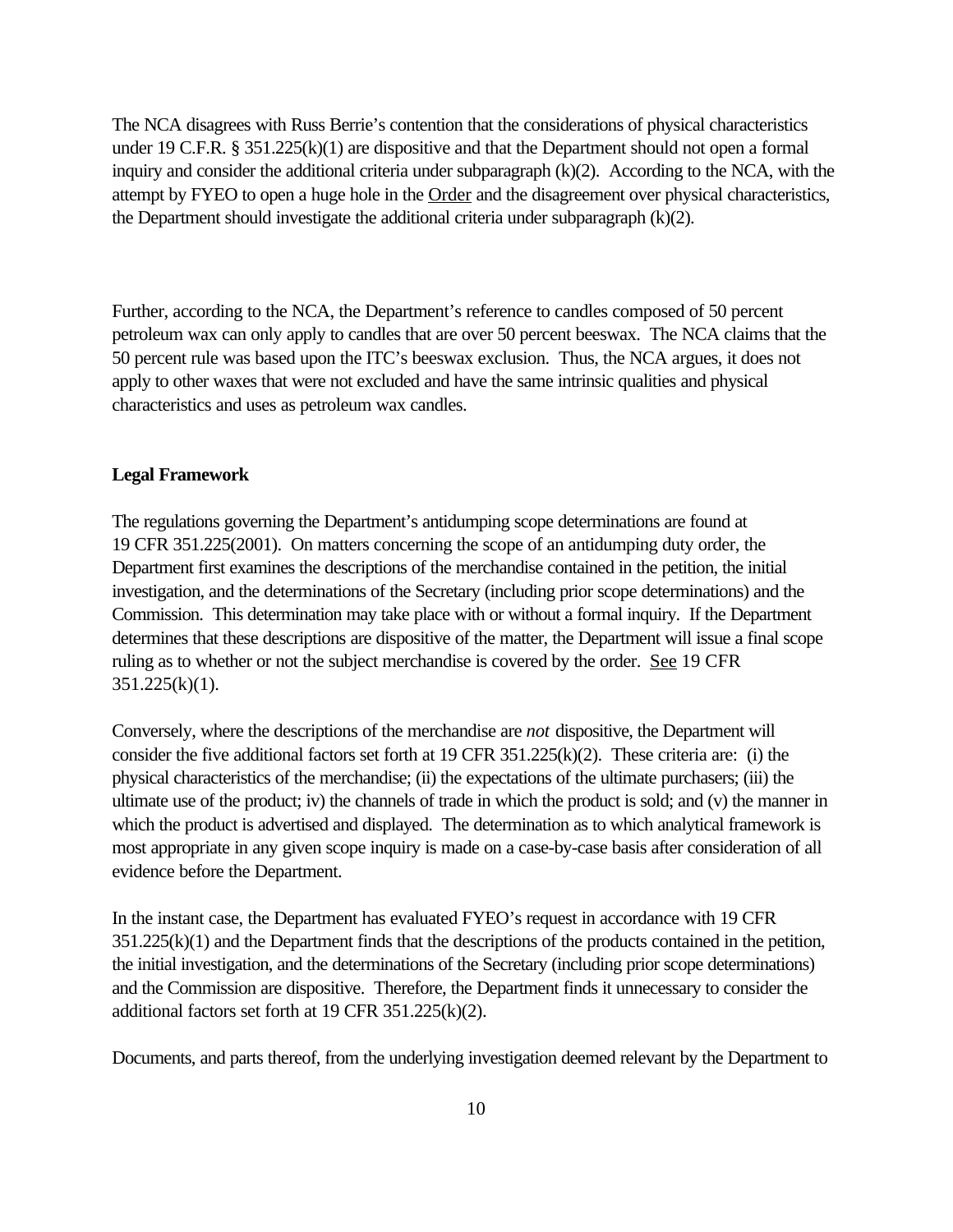this scope ruling were made part of the record of this determination and are referenced herein. Documents that were not presented to the Department, or placed by it on the record, do not constitute part of the administrative record for this scope determination.

In its petition of September 4, 1985 the National Candle Association requested that the investigation cover:

[c]andles [which] are made from petroleum wax and contain fiber or paper-cored wicks. They are sold in the following shapes: tapers, spirals, and straight-sided dinner candles; rounds, columns, pillars; votives; and various wax-filled containers. These candles may be scented or unscented ... and are generally used by retail consumers in the home or yard for decorative or lighting purposes.

(Antidumping Petition, September 4, 1985 at 7).

The Department defined the scope of the investigation in its notice of initiation. This scope language carried forward without change through the preliminary and final determinations of sales at less than fair value and the eventual antidumping duty order:

[c]ertain scented or unscented petroleum wax candles made from petroleum wax and having fiber or paper-cored wicks. They are sold in the following shapes: tapers, spirals, and straight-sided dinner candles; rounds, columns, pillars, votives; and various wax-filled containers.

See Petroleum Wax Candles from the People's Republic of China: Initiation of Antidumping Duty Investigation, 50 FR 39743 (September 30, 1985); Petroleum Wax Candles from the People's Republic of China: Preliminary Determination of Sales at Less Than Fair Value, 51 FR 6016 (February 19, 1986); Petroleum Wax Candles from the People's Republic of China: Final Determination of Sales at Less Than Fair Value, 51 FR 25085 (July 10, 1986) (Final Determination); See also Order.

The Commission adopted a similar definition of the "like product" subject to its determinations, noting that the investigations did not include "birthday, birthday numeral and figurine type candles" (Commission Determination, at 4, note 5, and A-2).

Also of relevance to the present scope inquiry is a notice issued to the BCBP in connection with a July 1987 scope determination concerning an exception to the Order for novelty candles, which states:

The Department of Commerce has determined that certain novelty candles, such as Christmas novelty candles, are not within the scope of the antidumping duty order on petroleum-wax candles from the People's Republic of China (PRC). Christmas novelty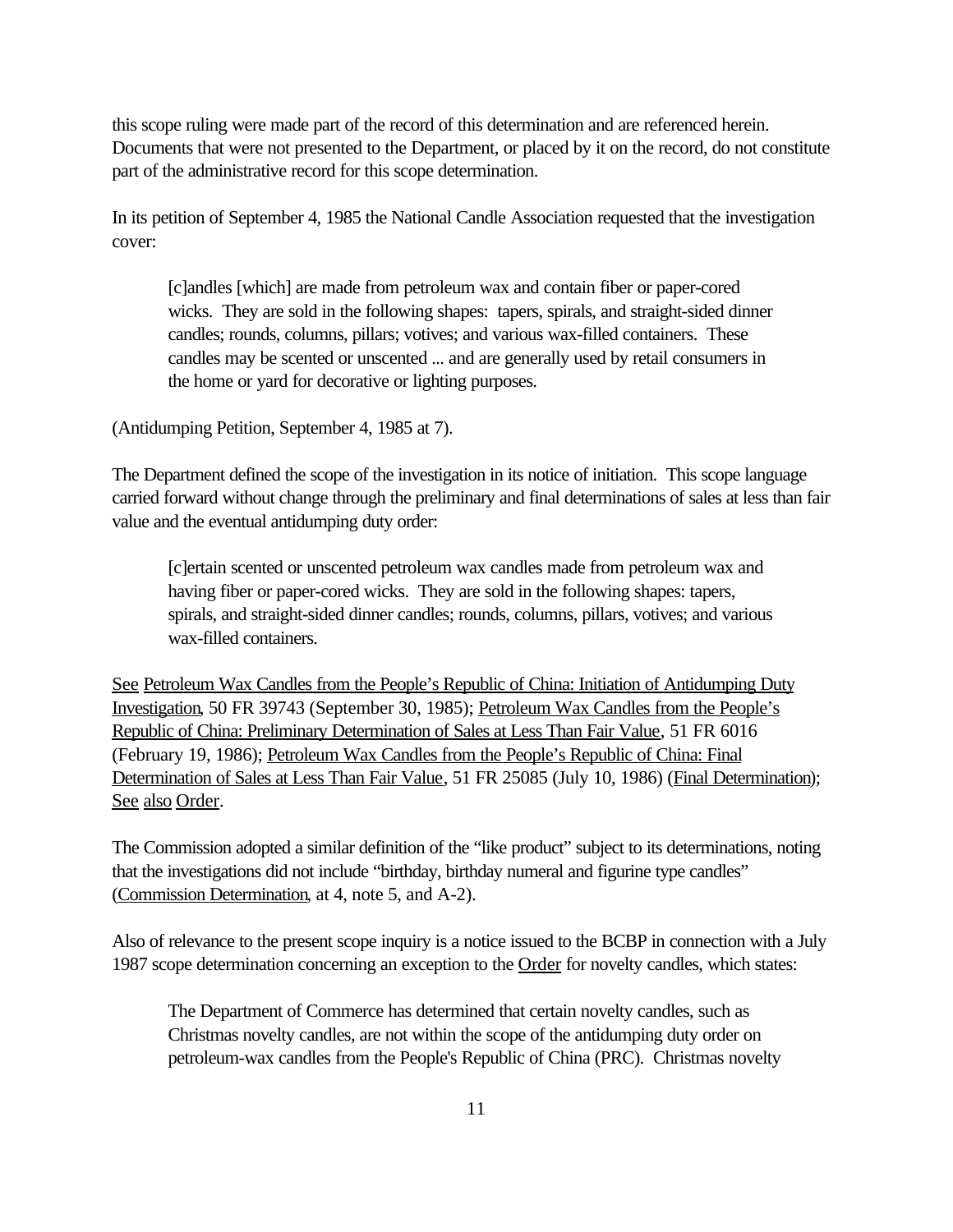candles are candles specially designed for use only in connection with the Christmas holiday season. This use is clearly indicated by Christmas scenes and symbols depicted in the candle design. Other novelty candles not within the scope of the order include candles having scenes or symbols of other occasions (*e.g.*, religious holidays or special events) depicted in their designs, figurine candles, and candles shaped in the form of identifiable objects (*e.g.*, animals or numerals).

Petroleum-Wax Candles from the People's Republic of China - Antidumping - A-570-504; C.I.E. –212/85, September 21, 1987; Letter from the Director, Office of Compliance, to Burditt, Bowles & Radzius, Ltd., July 13, 1987 (Customs Notice) (emphasis added).

With respect to the instant request, we find that, for the reasons outlined below, FYEO's gel candles should be included within the scope of the Order.

## **Analysis**

FYEO alleges that the gel candles in the instant request are substantially similar to the gel candles involved in the scope ruling request of Burlington Toiletries International, Ltd. (Burlington), filed on August 8, 2000, and are produced under a similar patent held by the same individuals that hold the patent, U.S. Patent Number 5,879,694 for the candles involved in Burlington's scope request. See Application for Scope Ruling – Antidumping Duty Order on Petroleum Wax Candles from the People's Republic of China (A-570-504); Burlington Toiletries International, Ltd. (August 8, 2000) (Burlington Ruling) at 2.

With regard to the subject candles, the Department reiterates that in its February 13, 2002 submission, FYEO provided the Department with test results obtained from an independent, domestic testing facility in the United States. These test results illustrate that subject gel candles are composed of the base "Geahlene AB-168," which is primarily composed of white mineral oil (86 percent and 14 percent polymers).

According to Penreco, the manufacturer of the Geahlene AB Series, "white mineral oils are among the most versatile petroleum products and are used in a wide variety of applications," and "...are a highly complex mixture of paraffinic and napthenic hydrocarbons..."

(http://www.penreco.com/products/whtminoils/whtminoils.asp). With respect to Penreco's definition of white mineral oil, we note that white mineral oil, a hydrocarbon oil, is ultimately derived from petroleum. In addition, we find that the ASTM's definition of wax, that it is "a solid or semi-solid material consisting of a mixture of hydrocarbons or hydrocarbon derivatives, or both" is dispositive.<sup>19</sup> The

<sup>&</sup>lt;sup>19</sup> See NCA's March 26, 2002 comments at Exhibit 1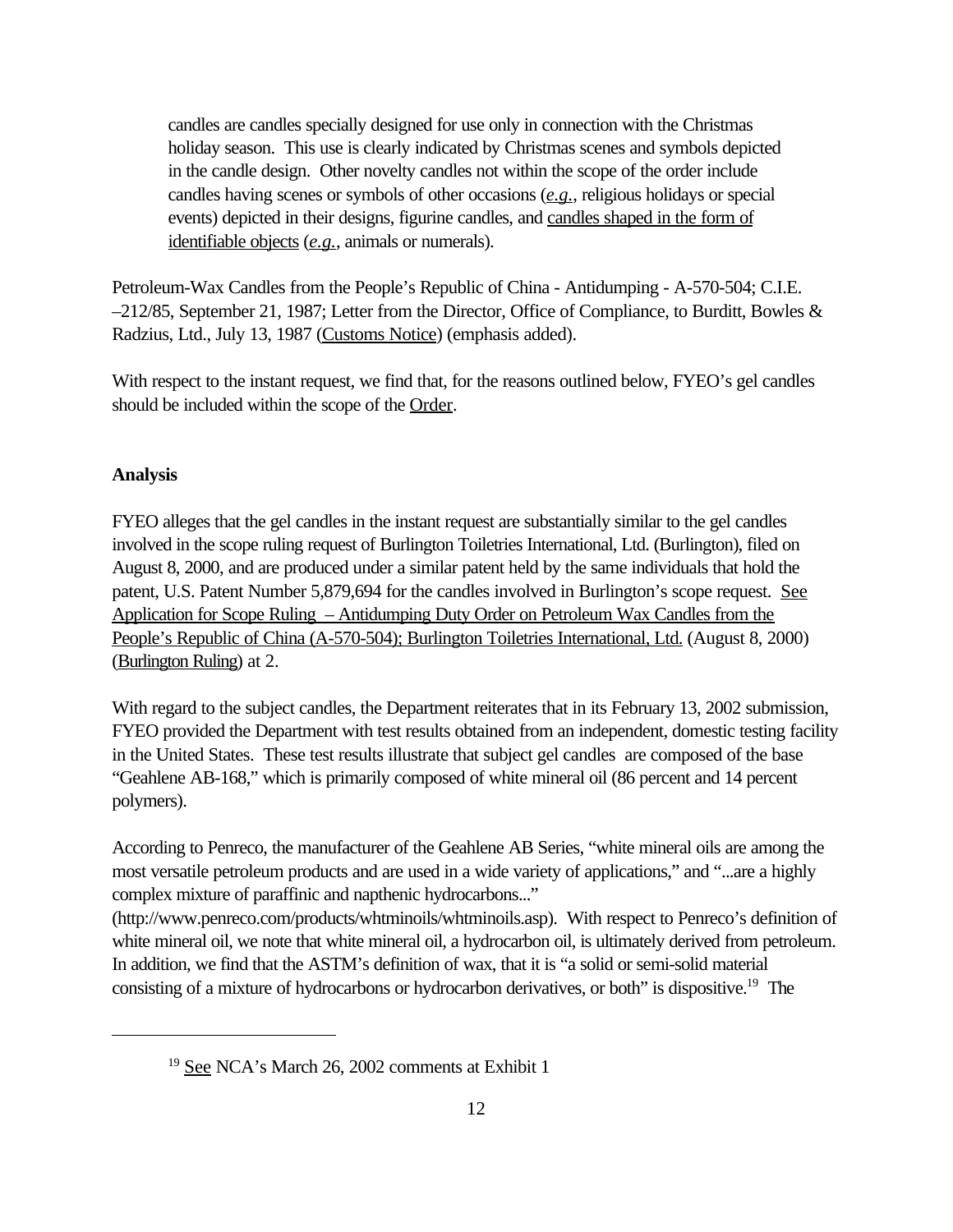Department notes that the subject petroleum-derived candles are semi-solid and consist of hydrocarbons, thus corresponding to the ASTM's definition of wax.

Based on the information on the record, the Department has determined that the physical description of FYEO's gel candles, as well as the product descriptions contained in the petition, the initial investigation, and the determinations of the Secretary and the Commission, are dispositive as to its inclusion within the scope of the Order. Thus, the Department's ruling with respect to FYEO's gel candles is made pursuant to 19 CFR 351.225(k)(1) and is based on the physical description of the merchandise in question.

As noted in the **Order**, subject candles are "made from petroleum wax and contain fiber or papercored wicks." We find that FYEO's gel candles are composed of the same petroleum-based substance as candles subject to the scope of the Order. In addition, we determine that the rubbery texture of FYEO's gel candles falls within a reasonable interpretation of a solid candle. Finally, we note that the basic features, burning and aroma characteristics of FYEO's gel candles are not unique or unlike those of in-scope candles included within the scope of the Order.

The Department finds no meaningful distinction in the actual chemical composition of gel candles and traditional wax candles. In its April 17, 2002 comments, Russ Berrie noted that ". . . the primary constituents of candles made of this gel and candles from petroleum wax originate from raw petroleum. . . " The NCA also notes that hydrocarbon mineral oil is a paraffin oil, and paraffin is derived from petroleum. In the past, the Department has found that "...the mineral oil substance is the same or similar to that included within the scope of the Order (i.e., petroleum wax), and that the texture of the substance is consistent with the aforementioned definition of wax.<sup>20</sup> In addition, FYEO's candles have the same intrinsic qualities and essential characteristics of petroleum wax candles; they burn and emit light and heat and, therefore, are like petroleum wax candles. Therefore, given the almost identical chemical nature of the oil and wax as described in the record of this proceeding, we find them to be essentially the same petroleum-based substance.

Further, with regard to the physical characteristics, we find that the subject gel candles, although of rubbery texture, can reasonably be viewed as solid in nature. A review of FYEO's patent for its gel candles describes them as "stiff" gel candles which "permit the decorative shaping advantages of conventional wax candles.<sup>321</sup> FYEO's patent further distinguishes its gel candle from liquid oil jar candles because liquid oil candles "do not permit the shaping of, for example, a pillar candle."<sup>22</sup>

 $22$  See Id.

<sup>&</sup>lt;sup>20</sup> See Final Scope Ruling - Antidumping Duty Order on Petroleum Wax Candles From the People's Republic of China (A-570-504); Endar Corporation (January 11, 2000).

<sup>21</sup> See FYEO's November 15, 2001 comments at Exhibit B.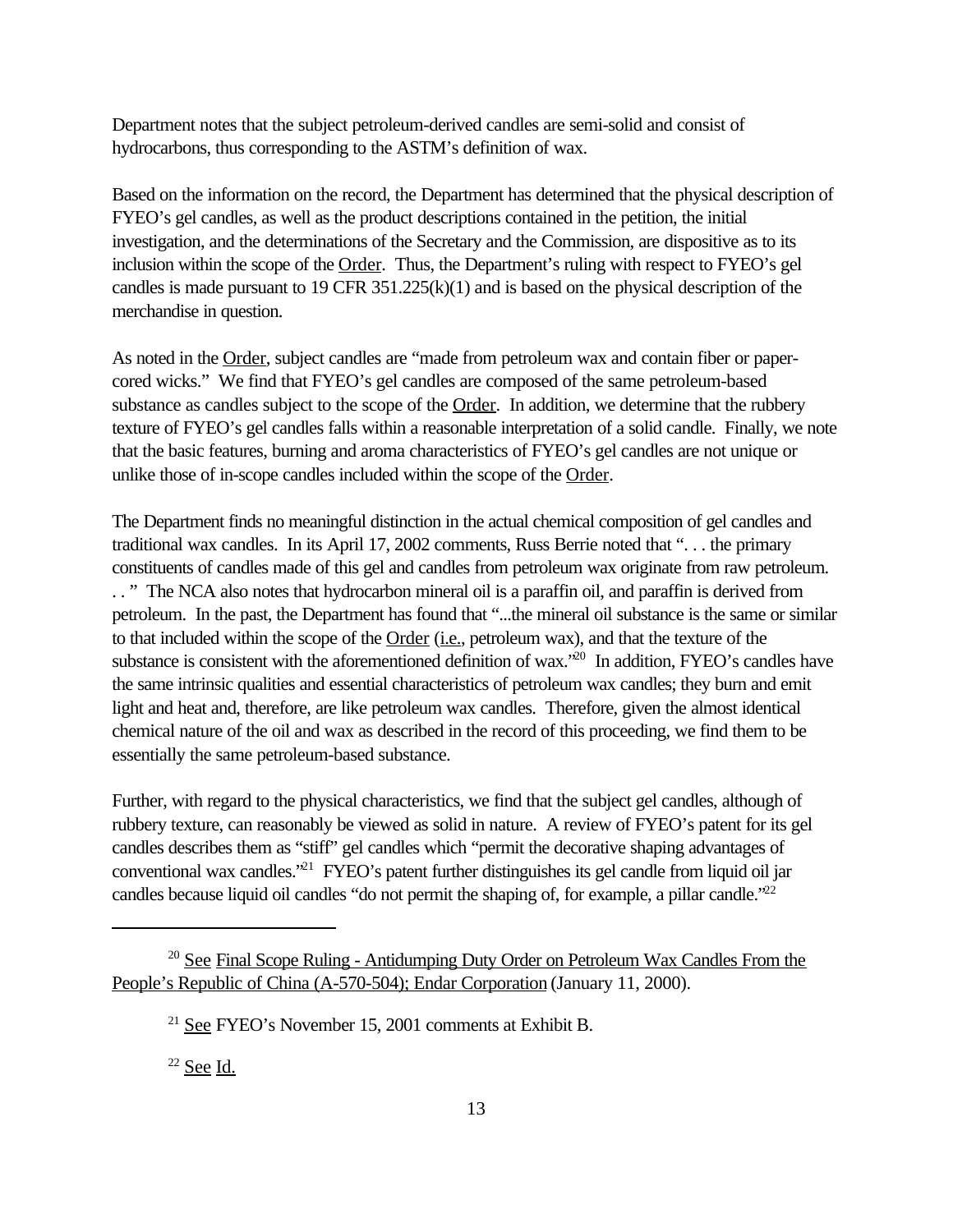We find it inappropriate to equate FYEO's gel candles to a liquid oil candle given the actual texture of the candle itself, as well as the significant use of a copolymer gelling agent within its gel candles, as described in FYEO's patent. Additionally, the Department has previously determined gel candles similar to FYEO's gel candles, having similar physical and chemical characteristics, to be included within the scope of the  $Order.^{23}$ 

### **Summary**

FYEO's gel candles should be included within the scope of the Order. This conclusion is consistent with the descriptions of the merchandise included within the scope of the petition, the initial investigation, the determinations of the Secretary (including prior scope determinations), the Commission, and the scope of the Order.

## **Recommendation**

Based on the preceding analysis, we recommend that the Department find that FYEO's gel candles should be included within the scope of the Order.

If you agree, we will send the attached letter to the interested parties, and will notify the BCBP of our determination.

example and Agree the contract of the Disagree

Joseph A. Spetrini Deputy Assistant Secretary

\_\_\_\_\_\_\_\_\_\_\_\_\_\_\_\_\_\_\_\_\_\_\_\_\_\_\_\_\_\_

<sup>&</sup>lt;sup>23</sup> See Burlington Ruling.